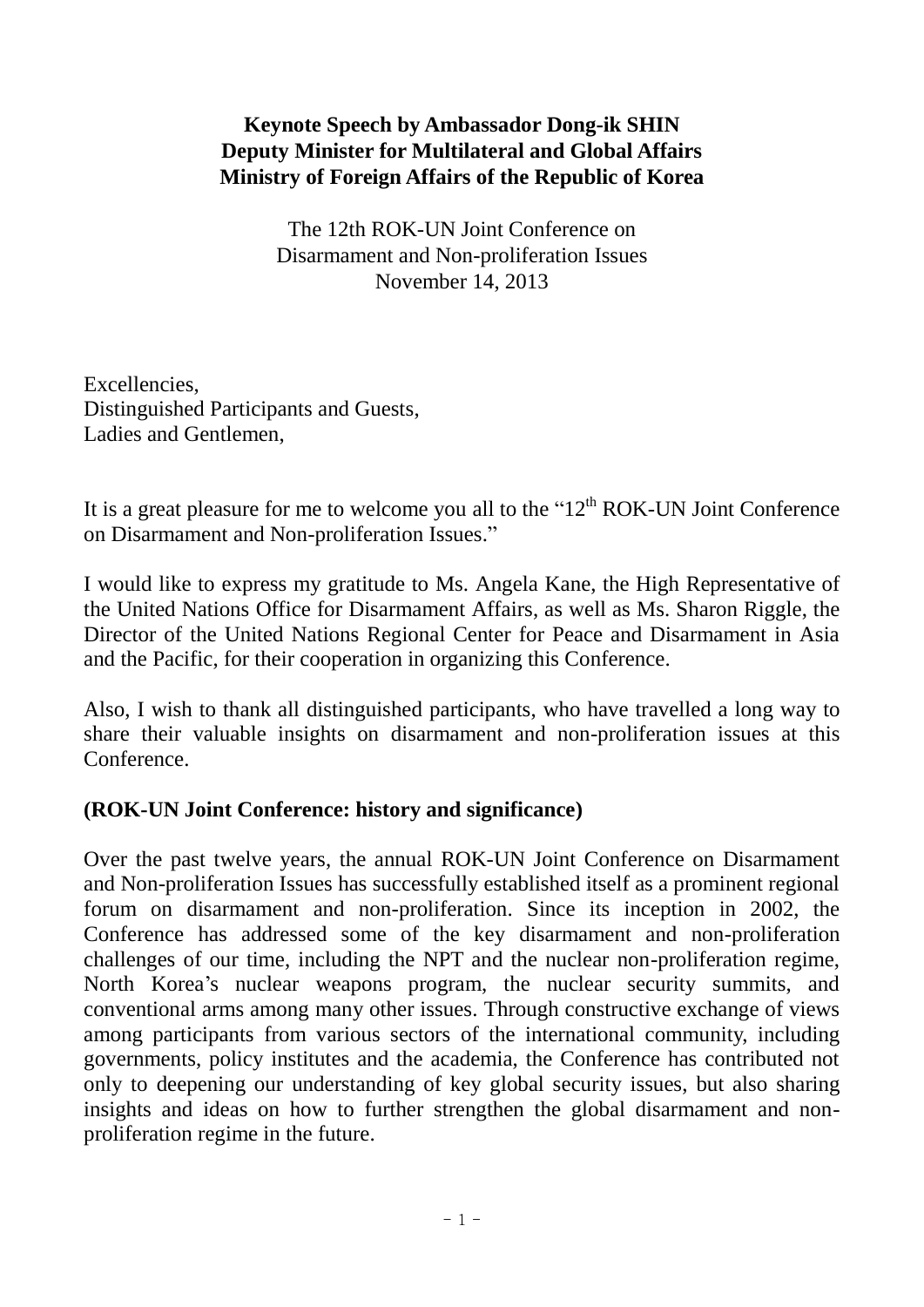### **(The theme of the Conference: 'Non-proliferation regime in the 21st Century')**

This year's Conference addresses the topic of "Non-proliferation regime in the  $21<sup>st</sup>$ Century: Challenges and the Way Forward." In the new global strategic environment of the  $21<sup>st</sup>$  century, the international community faces new proliferation challenges that are of a different nature from those of the last century.

Over the last two decades, more States have pursued nuclear weapons as well as other weapons of mass destruction. We have seen Iran continue to enrich uranium, and Syria come close to developing a nuclear reactor that could have produced plutonium. Last February, North Korea conducted its third nuclear test, posing a serious threat to peace and security in the region and beyond. Most recently, Syria used chemical weapons to carry out indiscriminate attack against its own people, to the shock and indignation of the international community.

At the same time, proliferation threats also emanate from non-state actors, who are active on both ends of the supply chain of weapons of mass destruction. The world has witnessed how the A.Q. Khan network supplied nuclear weapons programs in countries like Libya, Iran and North Korea for many years. Equally alarming is the dangerous nexus between weapons of mass destruction and global terrorism, which has emerged as one of the gravest dangers to the global community in the  $21<sup>st</sup>$  century.

The international community has taken significant steps to address these new challenges. UN Security Council resolution 1540, the main focus of this year's Conference, was adopted unanimously in 2004 under Chapter VII of the UN Charter to prevent and counter proliferation threats from non-state actors. The UN Security Council also adopted a series of robust sanctions resolutions to confront North Korea's and Iran's nuclear program, including resolution 2094 adopted last March in response to North Korea's third nuclear test. New partnerships like the Proliferation Security Initiative (PSI) were forged to interdict dangerous weapons and materials. To counter the increasing threat of nuclear terrorism, the United States and the Republic of Korea hosted the first and the second Nuclear Security Summits in 2010 and 2012, placing the issue of nuclear and radiological security high on the global security agenda.

The main objective of this year's Jeju Conference is to assess how these efforts over the last decade have contributed to confronting the new proliferation challenges in the  $21<sup>st</sup>$  century. Based on such assessment, we will be able to identify some of the key tasks that lie ahead of us, and to propose a robust and effective way forward in further strengthening the global non-proliferation regime.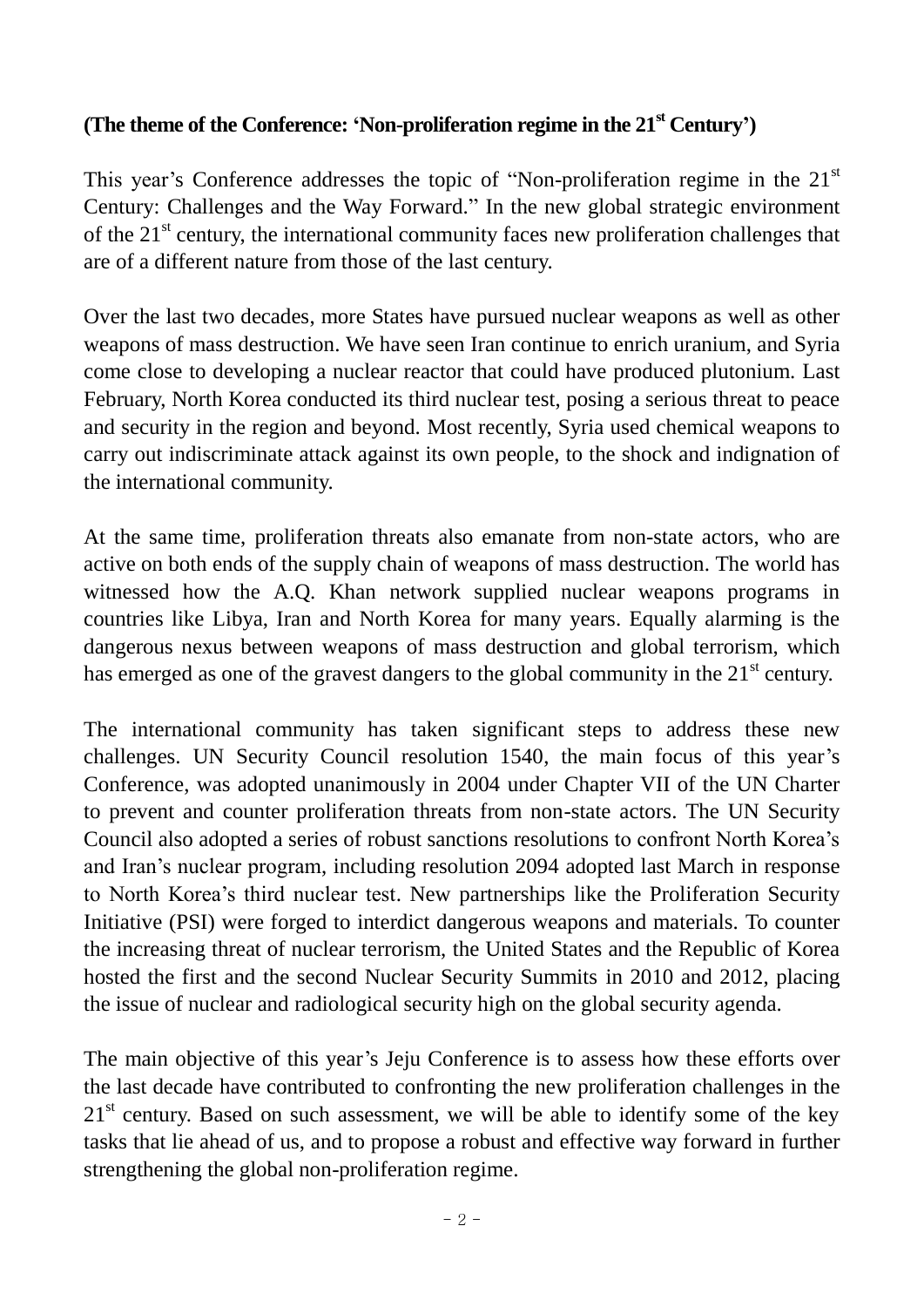# **(Introduction of each session's topic)**

Approaching its  $10<sup>th</sup>$  anniversary, a special focus will be given to the UN Security Council resolution 1540 (2004) at this year's conference. In sessions 1 and 2, we will look at how the resolution has contributed to the non-proliferation efforts of the  $21<sup>st</sup>$ century, and discuss effective ways to universalize and further strengthen the resolution's implementation in the years ahead of us.

In 2011, the Security Council extended the mandate of the 1540 Committee for ten years. One of crucial questions for discussions in sessions 1 and 2 would be to identify areas where more work remains to be done, and to find ways to further strengthen universal implementation of the resolution.

After the two sessions on resolution 1540, we will move on to discuss other nonproliferation regimes. The UN Security Council sanctions resolutions on North Korea and Iran have played an important role in efforts to curb their nuclear programs, while efforts have also been ongoing to strengthen compliance with IAEA safeguards obligations. Further bolstering these efforts will be important in ensuring compliance with non-proliferation obligations in the years ahead.

Important collaborative efforts have also been made through voluntary association of states to address specific areas of proliferation. For example, the PSI has grown over the last ten years into an extensive network of more than a hundred states today. Partnerships such as the Global Initiative to Combat Nuclear Terrorism (GICNT) and the Global Partnership against Spread of Weapons and Materials of Mass Destruction (GP) have also played an important role. In session 3, we will look back on these successful joint efforts, and discuss how to further develop these initiatives in the future.

One of the recent yet most remarkable developments in the global non-proliferation efforts is the Nuclear Security Summit (NSS) process. In March 2014, the Netherlands will be hosting the third Nuclear Security Summit in The Hague, where world leaders will gather to assess the progress made since the Washington Summit in 2010 and to discuss the future of the Summit process. I am happy to see in this room Mr. Piet de Klerk, the Sherpa for the host country of the Hague Nuclear Security Summit next year. In addition, the third and the last session of the Preparatory Committee for 2015 NPT Review Conference will be held in April 2014, where the issue of the Conference on the Middle East Zone Free of Weapons of Mass Destruction is expected to again emerge as a crucial factor in preparations for the 2015 Review Conference. In session 4, we will have the opportunity to share our views on the prospects of these two important non-proliferation events of 2014.